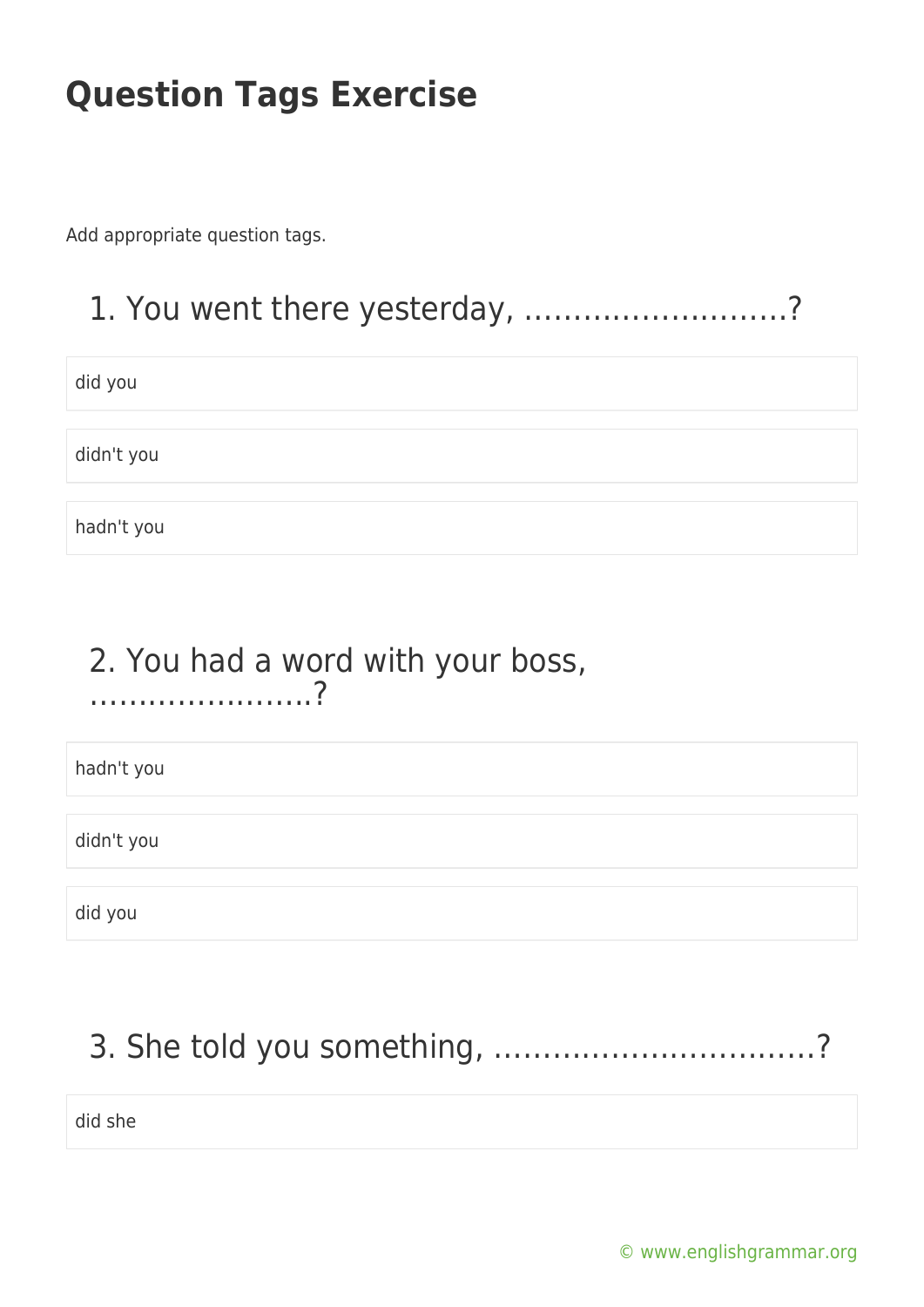didn't she

hadn't she

### 4. They live here, ………………………………?

do they

don't they

didn't they

### 5. She is an architect, ……………………….?

is she

isn't she

doesn't she

[© www.englishgrammar.org](https://www.englishgrammar.org/)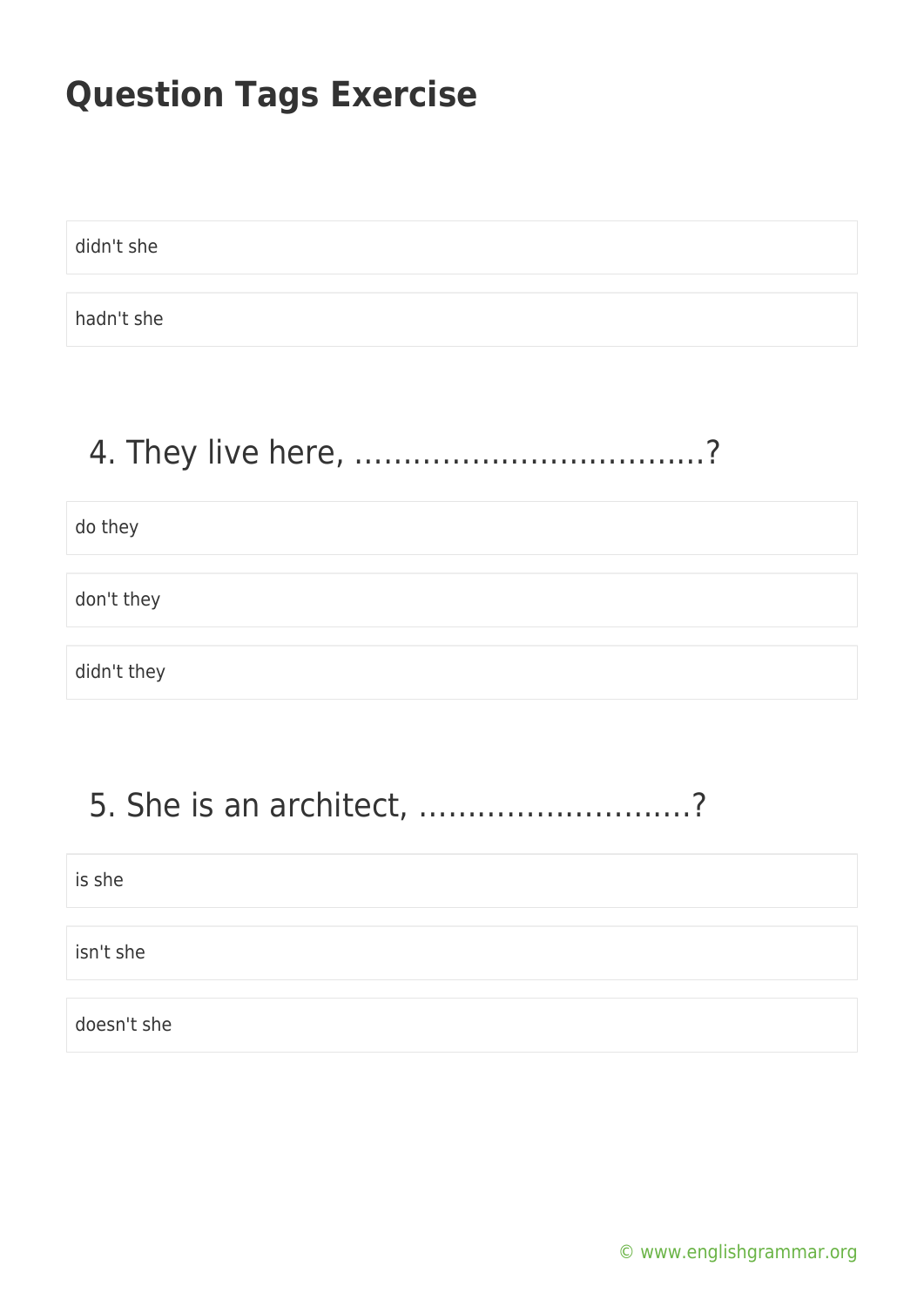#### 6. She earns a six figure salary, ……………………….?

does she

doesn't she

didn't she

### 7. He spends a lot of money on gadgets, …………………………?

does he

doesn't he

didn't he

### 8. Somebody knocked on the door, ………………………….?

did somebody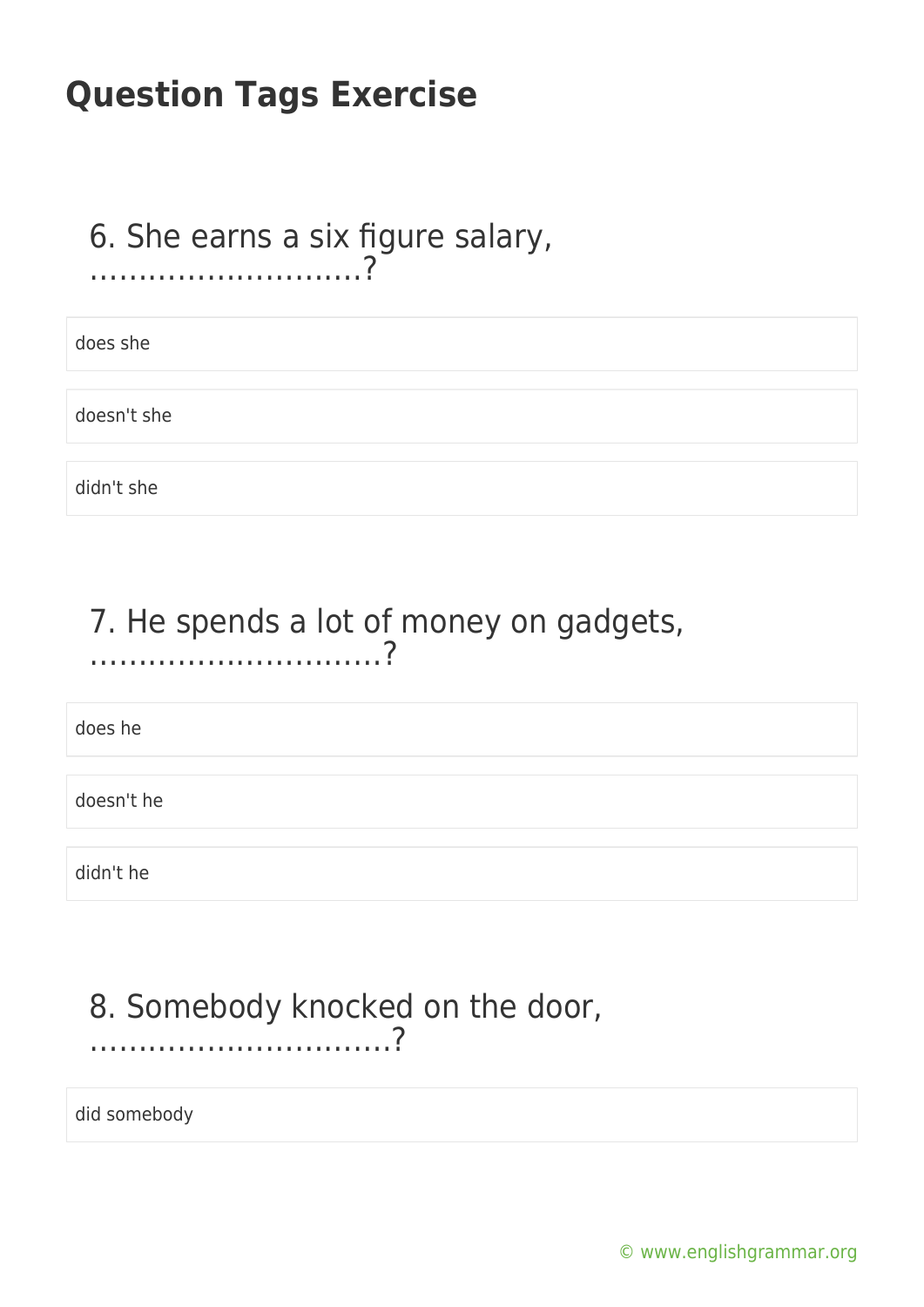did they

didn't they

#### 9. That boy remembers everything, ……………………………?

does he

doesn't he

didn't he

#### 10. Our team lost the match, ……………………………?

did we

didn't they

didn't we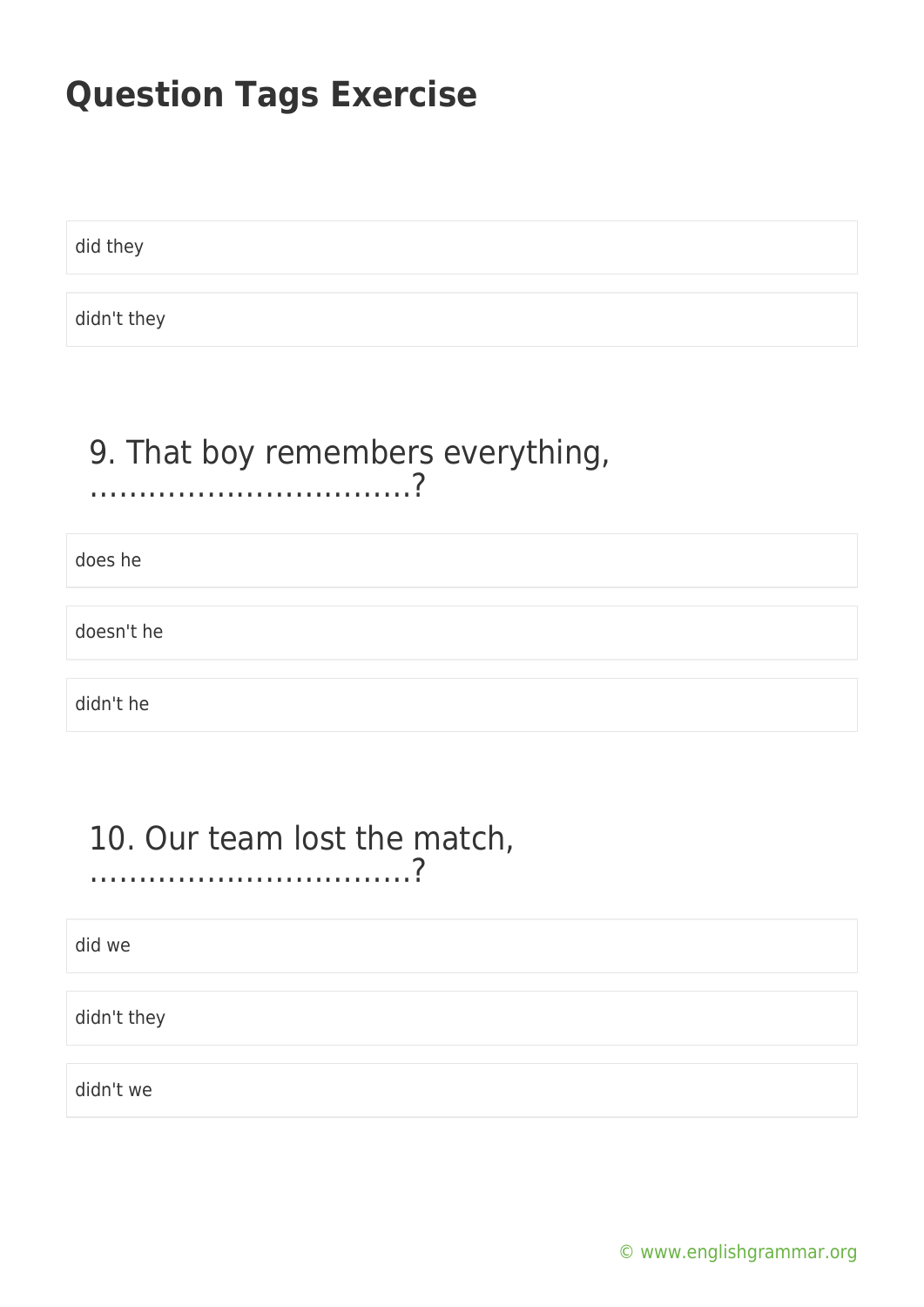#### 11. She travels around the world, …………………………..?

does she

doesn't she

didn't she

### 12. You don't know him, …………………………………..?

do you

don't you

didn't you

#### Answers

You went there yesterday, didn't you? You had a word with your boss, didn't you? She told you something, didn't she?